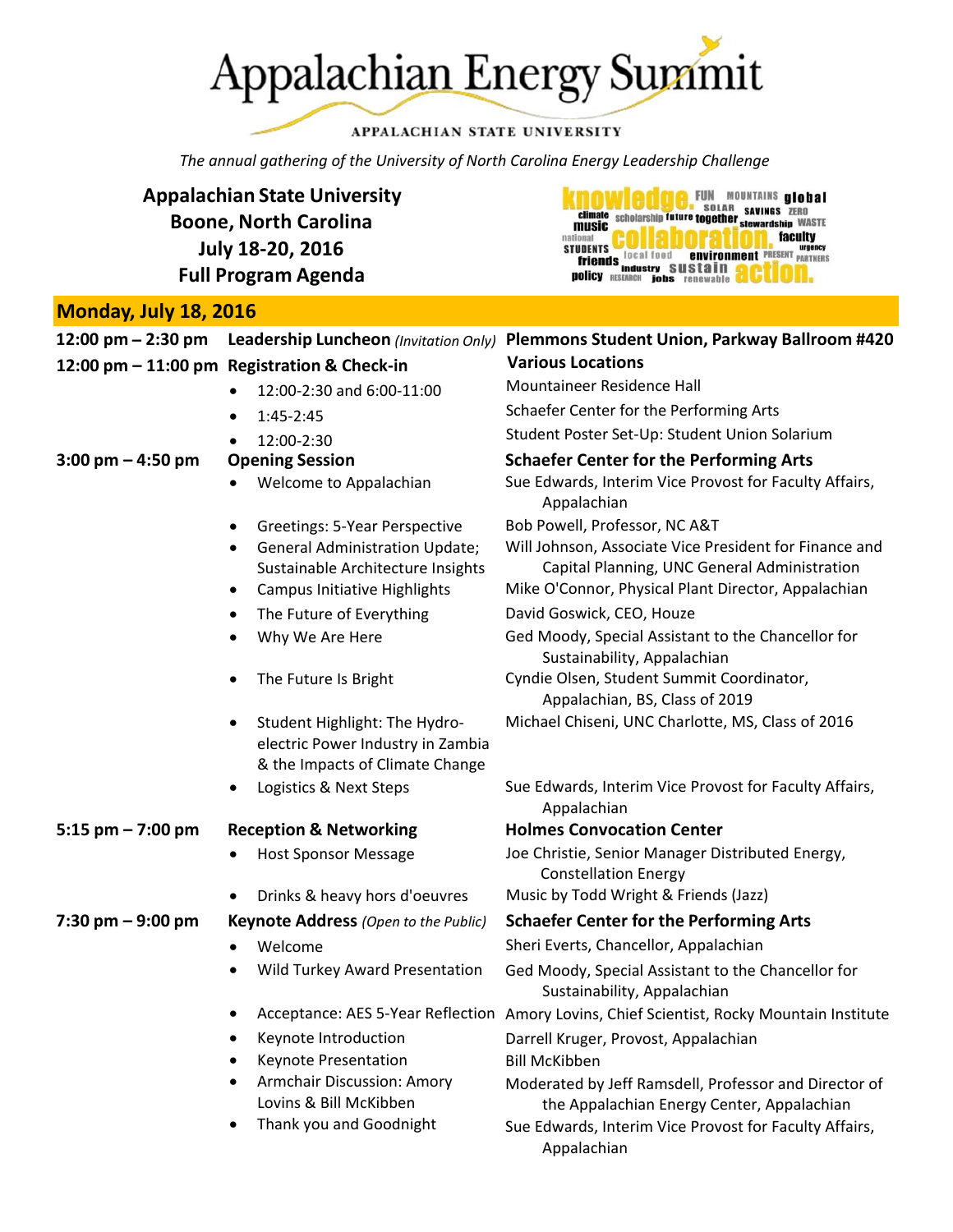# Appalachian Energy Summit

### APPALACHIAN STATE UNIVERSITY

*The annual gathering of the University of North Carolina Energy Leadership Challenge*

# **Tuesday, July 19, 2016**

- 
- Customers as Drivers of Utility Transformation
- Student Highlight: Energy Scavenging: Small Steps, Big Impacts
- Independent Power: An Alternative to the Status Quo
- Networking Break All
- Somatic Sustainability Lives by Beauty
- University Energy & Recycling Data Update
- The Race to Zero: UNC Chapel Hill's "Three Zeros" Energy & Environmental Plan
- Student Highlight: Green Office Certification: The Power of People
- 
- 
- 

- 
- -
- **7:15 pm – Until Night on the Town**
- **8:00 pm – 12:00 am Shuttle Van Available**

## **7:00 am – 8:15 am Breakfast Plemmons Student Union, Parkway Ballroom #420 8:45 am – 12:15 pm Plenary Session Schaefer Center for the Performing Arts**

- Welcome / Reflection Mary-Ann Ibeziako, Director of the Dept. of Engineering & Energy, University of MD
- Speaker Introduction Sue Edwards, Interim Vice Provost for Faculty Affairs, Appalachian
	- Karl R. Rábago, Executive Director, Pace Energy & Climate Center, Elisabeth Haub School of Law
	- Hanan "Alex" Hsain, NC State, BS, Class of 2018

Mike Bradley, Senior Vice President, NTE Energy

Marianne Adams (Lead Dancer), Professor, Appalachian Robert J. Falvo (Percussion), Professor, Appalachian Len Hoey, Engineering Manager, NC Dept. of Environmental Quality Sandy Skolochenko, Recycling & Materials Management, NC Dept. of Environmental Quality Chris Halpin, President, Celtic Energy Brad Ives, Associate Vice Chancellor of Business Affairs, UNC Chapel Hill Max Ciarlone, University of SC, BS, Class of 2018 The Working Groups Concept Jerry Marshall, Energy Manager, Appalachian Poster Session Logistics / Overview Jeff Ramsdell, Professor and Director of the Appalachian Energy Center, Appalachian Logistics & Adjourn Jim Dees, Sustainability Specialist, Appalachian **12:30 pm – 2:20 pm Lunch & Poster Session Plemmons Student Union, Parkway Ballroom #420 & Solarium 2:35 pm – 5:10 pm Working Groups Plemmons Student Union & Belk Library 5:25 pm – 7:15 pm Reception Plemmons Student Union, Parkway Ballroom #420** Drinks & heavy hors d'oeuvres Music by Southern Exposure Sustainable Stringband **Beautiful Boone, North Carolina Corner of Bodenhemier Drive & Rivers Street to Mountaineer Hall**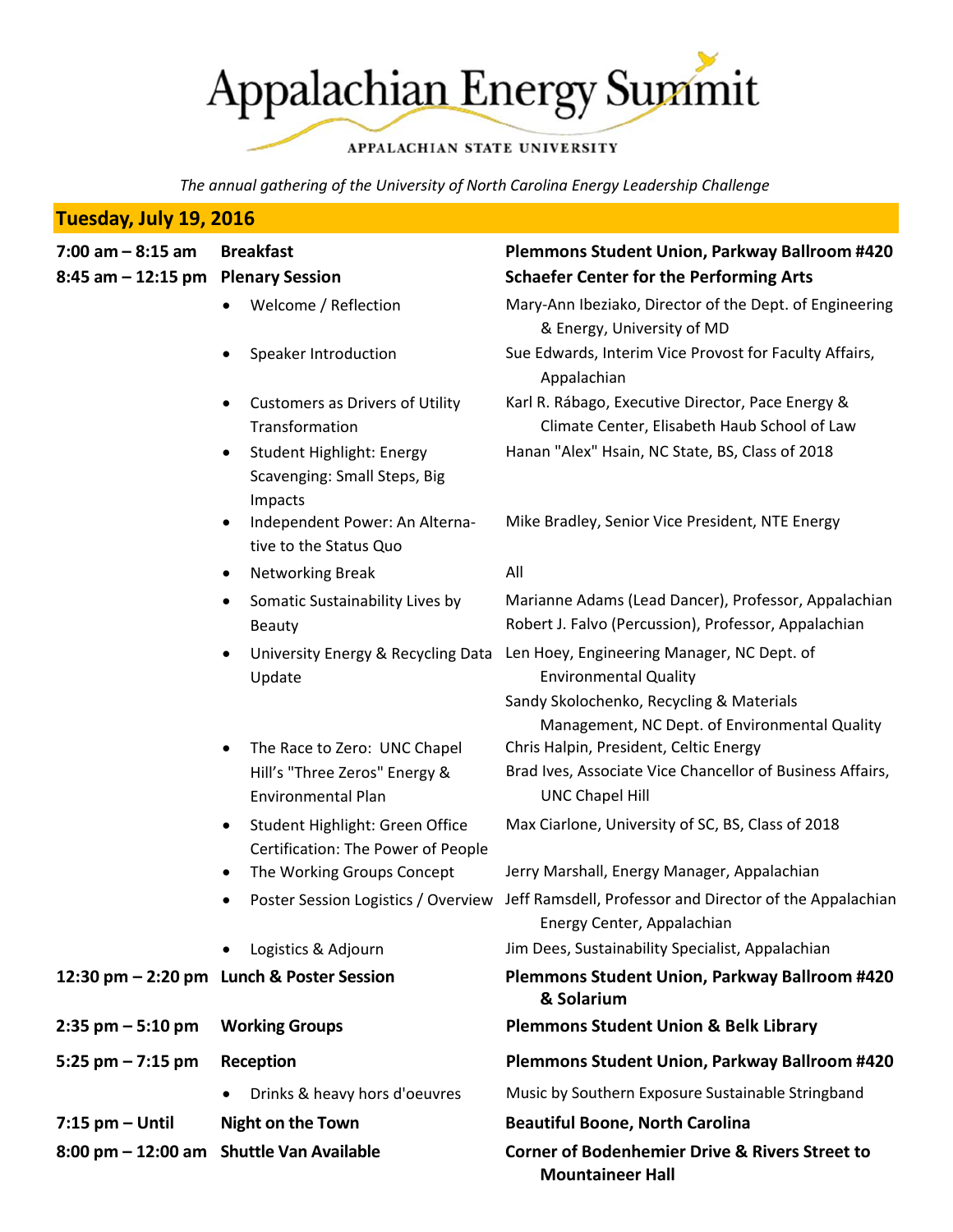**Appalachian Energy Summit** 

### APPALACHIAN STATE UNIVERSITY

*The annual gathering of the University of North Carolina Energy Leadership Challenge*

### **Wednesday, July 20, 2016**

| <b>Breakfas</b><br>7:00 am – 8:15 am |
|--------------------------------------|
|--------------------------------------|

- - Welcome / Reflection
	- The Importance of Higher Education
	- There's Gold in Them Thar Partnerships
	- From Batteries to Buildings to Bottom Line: Introduction to Energy Storage
	- Student Highlight: Freshspire: Inspiring Fresh Ideas that Impact Food, Energy, and Our Planet
	- Empowering Entrepreneurs
	- Networking Break
	- Working Group Updates
	- Energy Summit Awards Ceremony
		- o Utility Savings Initiative Achievement Awards
		- o Energy Summit Grant Program
		- o Student Research
		- o Energy Summit IMPACT Award
	- Working Group Logistics
	- Closing Comments

**12:50** pm – **1:10** pm Gather Lunch **1:10 pm**  $-$  **2:40 pm Working Groups 2:40 pm Adjourn**

### **7:00 am – 8:15 am Breakfast Plemmons Student Union, Parkway Ballroom #420**

### **8:45 am – 12:30 pm Plenary Session Schaefer Center for the Performing Arts**

|   | Steve Martin, Facilities Director, UNC Pembroke                                  |
|---|----------------------------------------------------------------------------------|
|   | David Orr, Paul Sears Distinguished Professor of                                 |
|   | Environmental Studies and Politics, Oberlin College                              |
|   | Richard Fort, Principal, Clark Nexsen                                            |
|   | Kurt A. Wargo, Regional Dean and Associate Professor                             |
|   | of Pharmacy, Wingate University                                                  |
|   | Jeremy Neiderjohn, Director of Marketing, Johnson<br>Controls                    |
|   | Curtiss Fox, Director of Operations, Clemson University's                        |
|   | <b>Energy Innovation Center</b>                                                  |
|   | Mona Amin, East Carolina University, BS, Class of 2018                           |
|   |                                                                                  |
|   | Earl Gohl, Federal Co-Chair, Appalachian Regional                                |
|   | Commission                                                                       |
|   | All                                                                              |
|   | Working Group Leaders, Facilitated by Sue Edwards                                |
| ý | Facilitated by Lee Ball, Interim Sustainability Director,                        |
|   | Appalachian                                                                      |
|   | Len Hoey, Engineering Manager, NC Department of                                  |
|   | Environmental Quality (DEQ)                                                      |
|   | Eric Burgoyne, Project Engineer, DPR Construction                                |
|   | Len Hoey, Engineering Manager, NCDEQ                                             |
|   | Miriam Tripp, Special Projects Officer, UNC GA                                   |
|   | Darrell Kruger, Provost, Appalachian                                             |
|   | Jeff Ramsdell, Professor and Director of the Appalachian                         |
|   | Energy Center, Appalachian<br>Ged Moody, Special Assistant to the Chancellor for |
|   | Sustainability, Appalachian                                                      |
|   | Sue Edwards, Interim Vice Provost for Faculty Affairs,                           |
|   | Appalachian                                                                      |
|   | Sheri Everts, Chancellor, Appalachian                                            |
|   | <b>Plemmons Student Union</b>                                                    |
|   | <b>Plemmons Student Union</b>                                                    |
|   |                                                                                  |